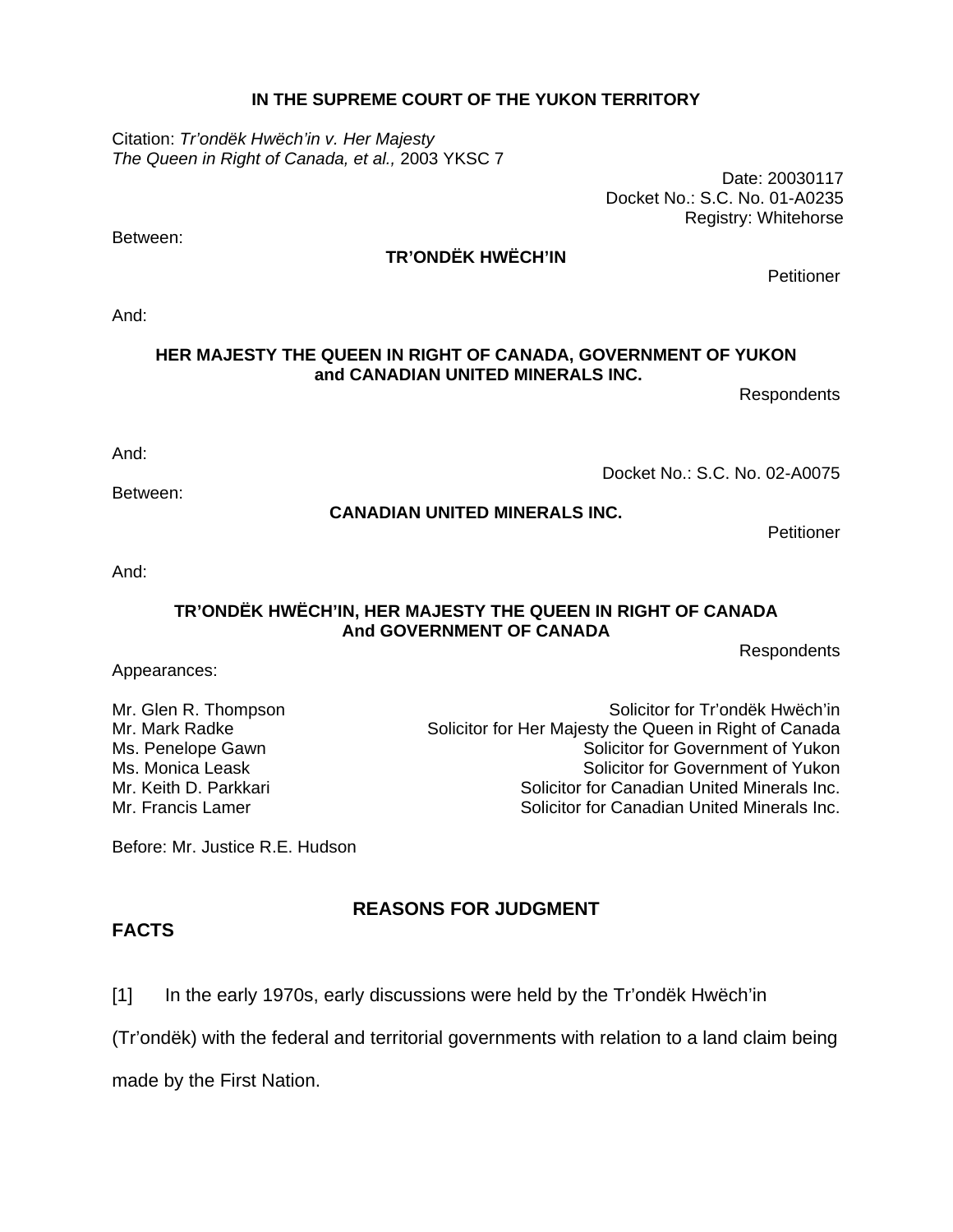[2] Negotiations commenced in the mid-1970s and were originally conducted with a goal to achieving a Yukon-wide agreement (Umbrella Agreement), which would form the basis for further negotiations, First Nation by First Nation, on specific matters.

[3] During the course of negotiations with Tr'ondëk, and involving the federal and territorial governments, the concept of a territorial park encompassing parts of the Tombstone Mountain range area was raised. This area constitutes a significant geological and geographical formation to both the general population of the Yukon, and indeed Canada, and more specifically to the cultural heritage of the First Nation. It is also inclusive of some areas of geological commercial interest.

[4] After many years, on July 16, 1998, agreement was reached, in which the Government of Canada, the Government of Yukon and Tr'ondëk were parties. This document is referred to herein as the Tr'ondëk Hwëch'in Final Agreement (THFA) and pursuant to the *Yukon First Nations Land Claims Settlement Act*, R.S.C. 1994, c. 34, its validity was established and its effective date was proclaimed as September 15, 1998.

[5] Chapter 10 of the THFA provided for the establishment of the Tombstone Territorial Park as a Special Management Area, with boundaries to be later determined. Once boundaries were determined, then the steering committee, which had been directed to recommend the boundaries, was to make its best efforts to develop a management plan for the park. The park boundaries were finally concluded by way of recommendation on December 10, 1999 and were subsequently accepted by all parties.

[6] Schedule "A" to Chapter 10 of the THFA is the critical instrument with respect to these petitions. Section 1.1 contains a statement of objectives of the schedule, and they are replicated as endnote 1 to this judgment.<sup>1</sup> Section 3 of Schedule "A" deals with the establishment of the park. Section 3.2 states: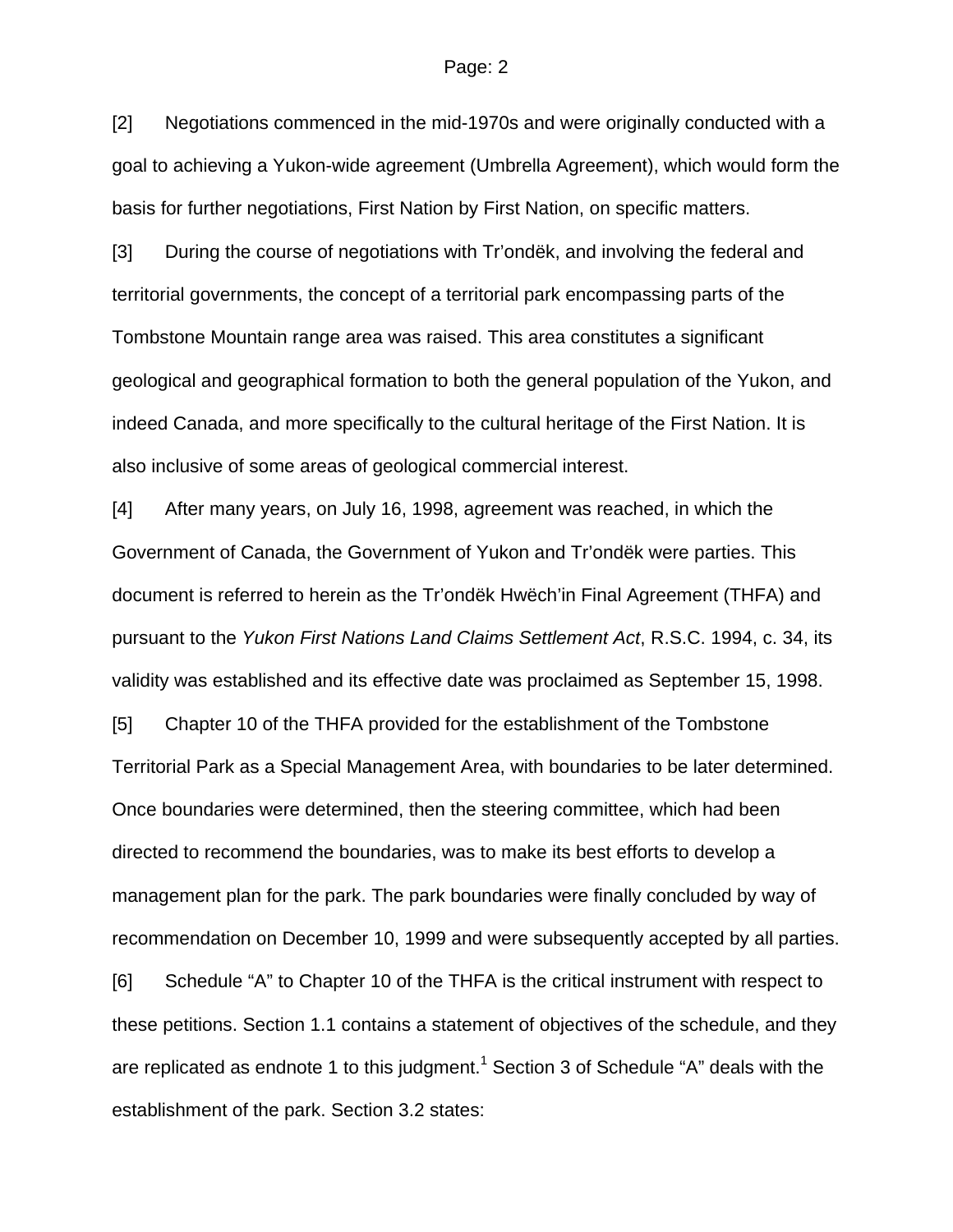Canada shall transfer to the Commissioner of the Yukon administration and control of Crown Land within the Park excluding the mines and minerals and the right to work the mines and minerals, as soon as practical… [Underlining mine]

[7] Section 3 also includes a provision for the prohibition of entry into the general area, as defined, for the purpose of locating, prospecting or mining under the *Yukon Quartz Mining Act*, R.S.C. 1985, c. Y-4, and the withdrawal of the said area from any disposal pursuant to the territorial *Lands Act*, R.S.Y. 1986, c. 99, and prohibiting the issuance of interest out of the *Canadian Petroleum Resources Act*, R.S.C. 1985, c. 36.

[8] It further provides, by ss. 3.3 to 3.5, for the prohibition of entry to the park for the

purpose of locating, prospecting or mining under the *Yukon Quartz Mining Act*, *supra*,

and the *Yukon Placer Mining Act*, R.S.C. 1985, following determination of the park

boundaries.

- [9] Significantly, the foregoing prohibitions are "subject to" s. 3.6, which provides:
	- 3.6 For greater certainty, the provisions of 3.3 and 3.5 [prohibiting mining activity on the lands in question] shall not apply in respect of:
	- 3.6.1 existing recorded mineral claims and leases, under the Yukon Quartz Mining Act, R.S.C. 1985, c. Y-4 and existing recorded placer mining claims and leases to prospect under the Yukon Placer Mining Act, R.S.C. 1985, c. Y-3;
	- 3.6.2 existing oil and gas interests under the *Canadian Petroleum Resources Act,* R.S.C. 1985 (2d Supp.), c. 36;
	- 3.6.4 any successor or replacement rights and any new leases, licenses, permits or other rights which may be granted in respect of an interest described in 3.6.1, 3.6.2 or 3.6.3.

. . .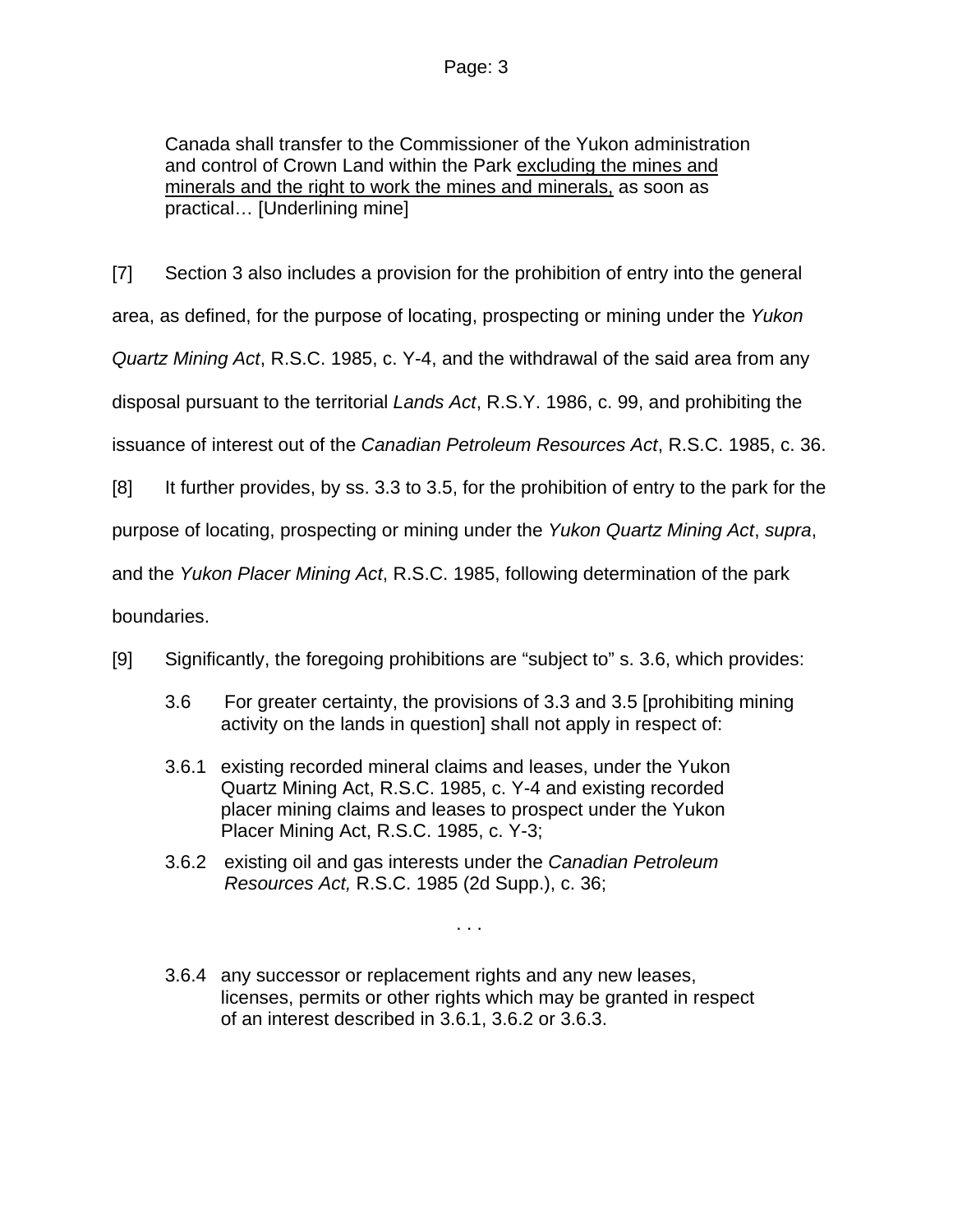[10] On or about March 8, 1997, a Mr. Shaun Ryan had staked 22 mineral claims (the Horn claims), located within the general area later described as "Study Area 1". The claims were registered on March 10, 1997, acquired by the petitioner, Canadian United Minerals Inc. (CUMI), on or about May 6, 1997. These interests were acquired, therefore, before the effective date of the THFA. There is no issue here with respect to any cloud on the claim of the petitioner CUMI to the rights to the mineral claims in question.

[11] Pursuant to the *Yukon Quartz Mining Act*, *supra*, CUMI prepared and presented an operating plan proposal for the exploration of the Horn claims. This application was made to the mining land use and reclamation division of the Department of Indian Affairs and Northern Development in December 1999.

[12] A hearing was held with respect to mining land use applications made in support of the operating plan applied for.

[13] The petitioner, Tr'ondëk, made representations to the chief mining land use inspector ("the chief"), who ultimately held hearings in Dawson City. In the result, after hearing the presentations of interested parties, the application was approved and the land use approval was duly issued.

[14] In his decision, the chief notes that there was:

In addition the comprehensive land claim agreement with the Tr'ondëk Hwëch'in, which was given effect on September 15, 1998, and contained clauses in Chapter 10, Schedule A, which referred to the pre-existing rights acquired under the *Yukon Quartz Mining Act*. Those pre-existing rights include the Horn mineral claims. Since the claims appear to have been validly acquired pursuant to Part 1, and that is not being contested here, I am able to proceed in accordance with Part 2 of the *Act*.

[15] He further said: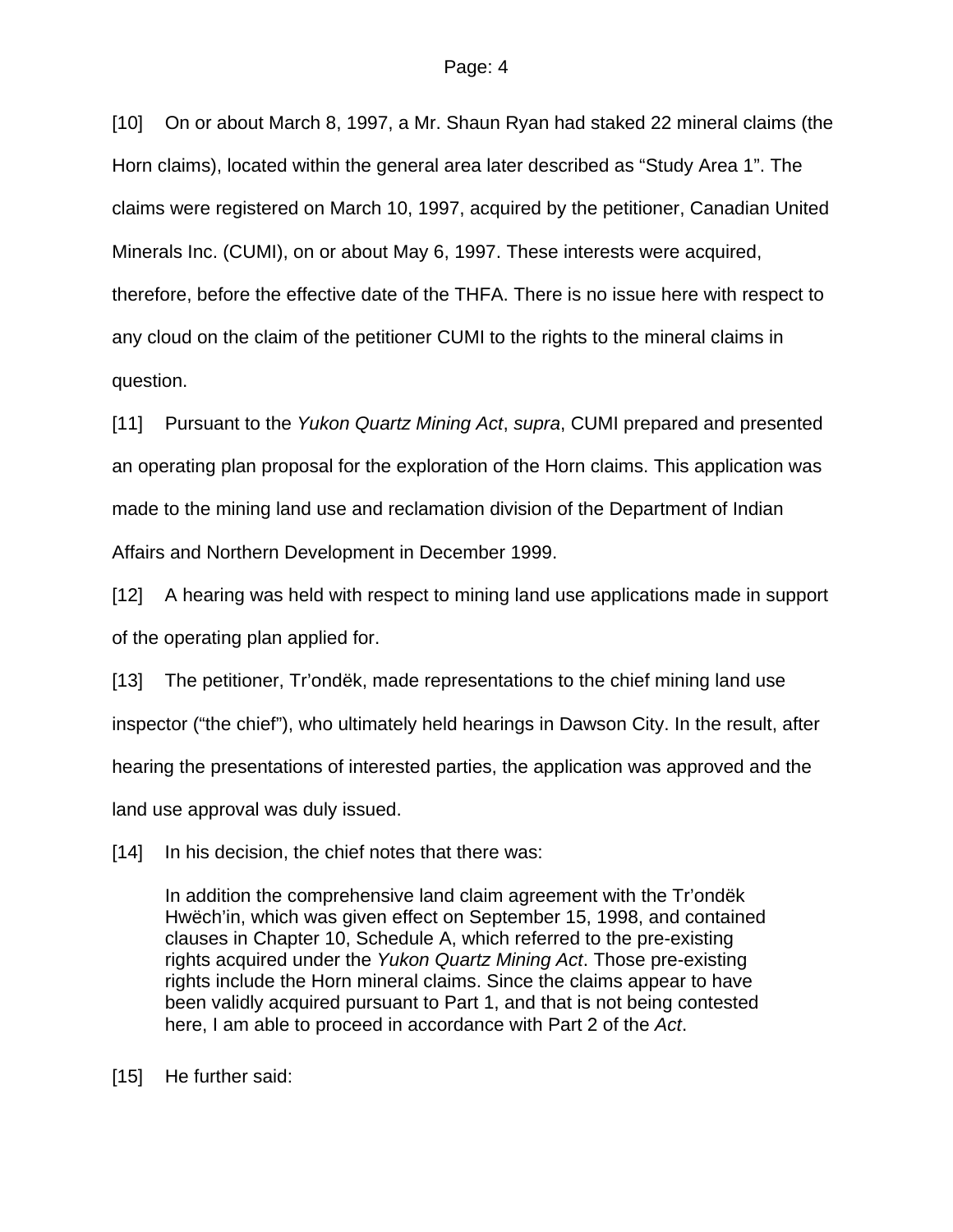Given my conclusions with respect to environmental effect and assuming without deciding that a finding has to be made by me with respect to consistency with the THFA, and in particular Schedule A of Chapter 10, and assuming (without deciding) that s. 3.6 is not a complete answer to the First Nation's objections, I find that there is no inconsistency between the pursuit of this five-year, low-impact program, and in particular, Schedule A of the THFA. The permit conditions will maintain the natural or cultural environment and its physical and biological features, as well as sites of archeological, historical and cultural value within the meaning of Chapter 10 of the settlement agreement and Schedule A objectives.

Application was made to the Federal Court to quash this decision, but these

proceedings were abandoned by the appellant, Tr'ondëk.

## **The Proceedings:**

[16] The petition of Tr'ondëk was filed in the Supreme Court of the Yukon Territory on

February 19, 2002 and seeks the following relief:

- 1. A declaration that prior to the establishment of the territorial park referred to in s. 3.1 of Schedule "A" to Chapter 10 of the THFA, the lands within the Core Area and Study Area 1, referred to in s. 2.1 of Schedule "A", are subject to, and shall be managed in accordance with, the objectives set out in s. 1 of Schedule "A" to Chapter 10 of the THFA; and
- 2. A declaration that the mining claims, known as the Horn claims, located in Study Area 1 and recorded in the name of the respondent CUMI, are subject to, and shall be managed in accordance with, the objectives set out in s. 1 of Schedule "A" to Chapter 10 of the THFA; and
- 3. Costs.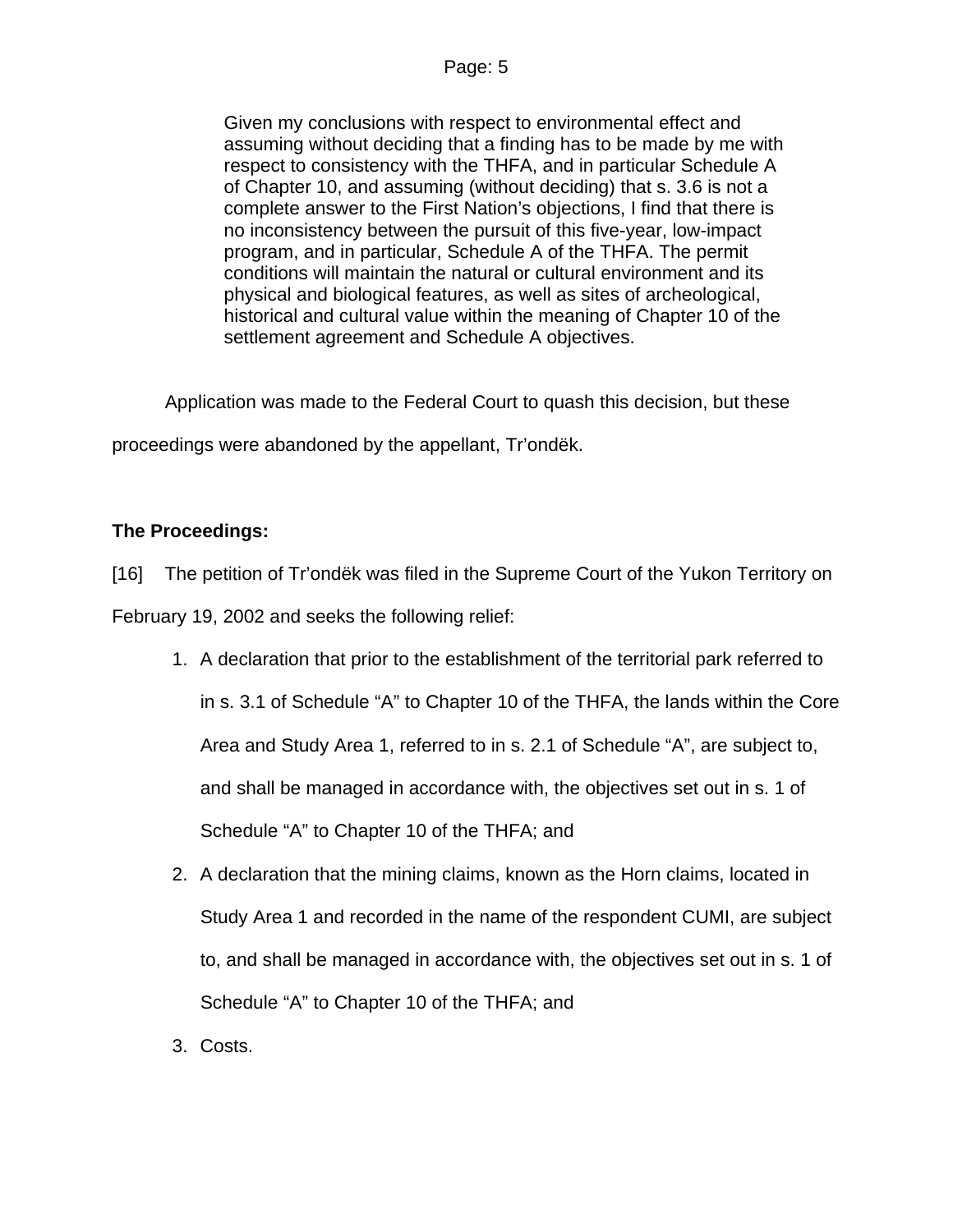[17] Applications were made to dismiss this petition on various grounds, all of which were dismissed, and the matter proceeded to be set down for hearing.

[18] The CUMI petition was duly filed on September 4, 2002, and in it the petitioner seeks:

- i. A declaration that the regulation of the Horn claims and the right to mine appurtenant thereto are governed by the *Yukon Quartz Mining Act*, *supra*;
- ii. A declaration that the THFA is not found to transfer jurisdiction to regulate quartz minerals and mining rights in the Yukon Territory and the rights appurtenant thereto, and Her Majesty the Queen in right of Canada retains full jurisdiction to regulate and manage the rights associated with, or resulting from, the Horn claims, free and clear of any obligation or restriction imposed under the THFA;
- iii. A declaration that pursuant to s. 3.2 to s. 3.6 of Schedule "A" to Chapter 10 of the THFA, Her Majesty the Queen in right of Canada has no obligation to prohibit entry or otherwise restrict the rights associated with, or resulting from, the Horn claims;
- iv. A declaration that the mining claims known as the Horn claims, surrounded by Study Area 1 and recorded in the name of the petitioner CUMI are not subject to the THFA, and more specifically, are not required to be managed in accordance with the objectives set out in s. 1 of Schedule "A" to Chapter 10 of the THFA; and

v. Costs.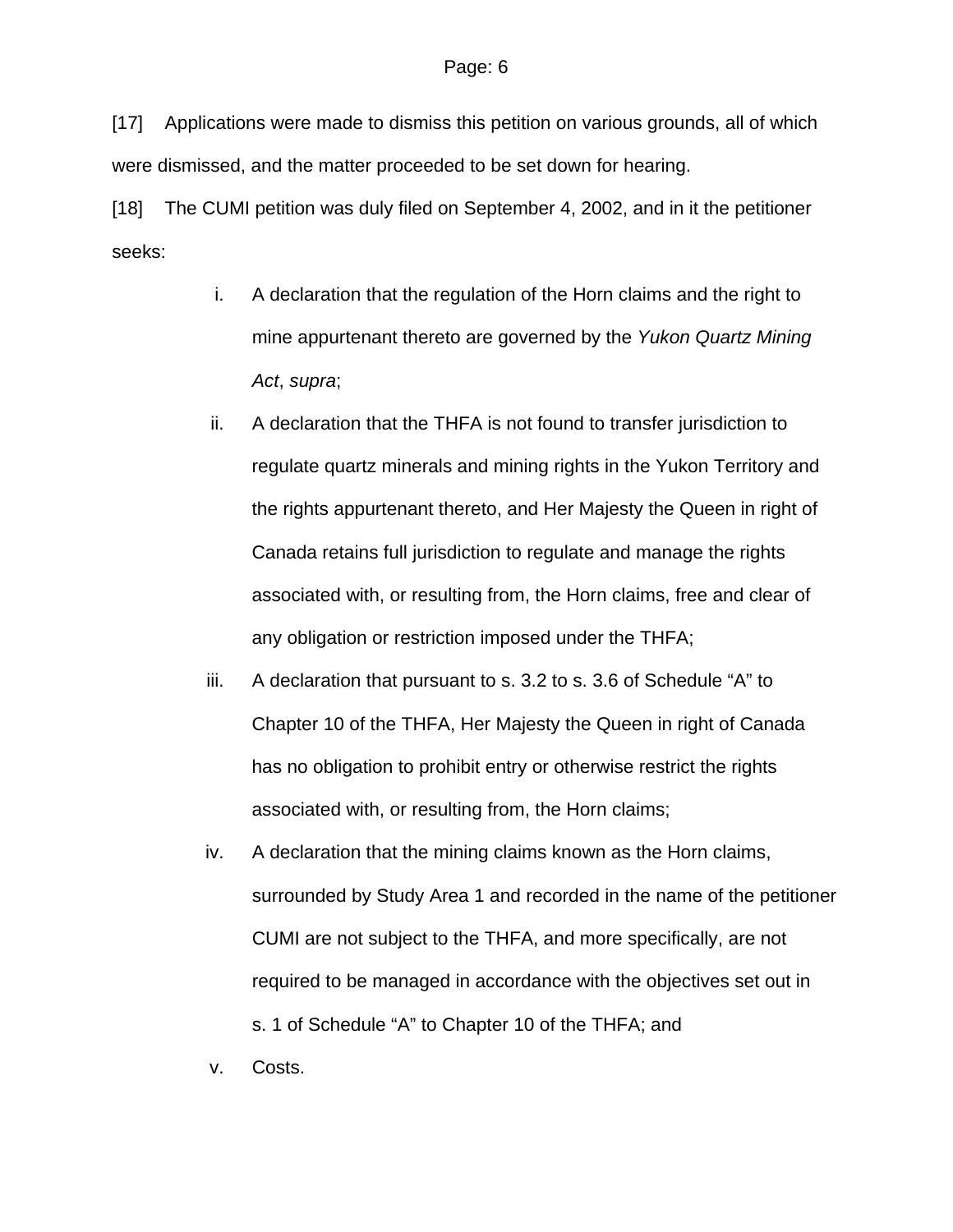[19] It was agreed, and an order was entered, providing for the hearing of both

petitions being combined into one hearing.

## **Declaratory Relief:**

[20] Section 12 of the *Judicature Act*, R.S.Y. 1986, c. 96, provides for the Supreme

Court of the Yukon Territory to be a court of equity and entitle any petitioner to relief

upon any equitable or legal ground. Under s. 32, this is expanded as follows:

No action or proceeding is open to objection on the ground that a merely declaratory judgment or order is sought thereby, and the Court may make binding declarations of right whether any consequential relief is or can be claimed or not.

[21] Sarna, *The Law of Declaratory Judgments,* 2<sup>nd</sup> ed. (1988) at page 20 says:

It is safe to say that the exercise of discretion to grant declaratory relief is bounded by a principle which continually recurs in modified form: while the applicant does not have to demonstrate an interest or cause of action sufficient to support a claim for consequential relief, he must quell judicial fears that the demand for a declaration will not result in a judgment useless or detrimental in its scope and substance. Whether denial of relief is described in terms of lack of *locus standi* or inappropriateness, the use of discretion in the name of either principle is fully sanctioned by the declaratory power as provided by statute.

[22] Wilson J., speaking in *Operation Dismantle Inc.* v. *R.* (1985), 1 S.C.R. 441 at

page 467, says:

I cannot accept the proposition that difficulties of evidence or proof absolve the court from making a certain kind of decision if it can be established on other grounds that it has a duty to do so. I think we should focus our attention on whether the courts should or must, rather than on whether they can deal with such matters. We should put difficulties of evidence and proof aside and consider whether as a constitutional matter it is appropriate or obligatory for the courts to decide the issue before us.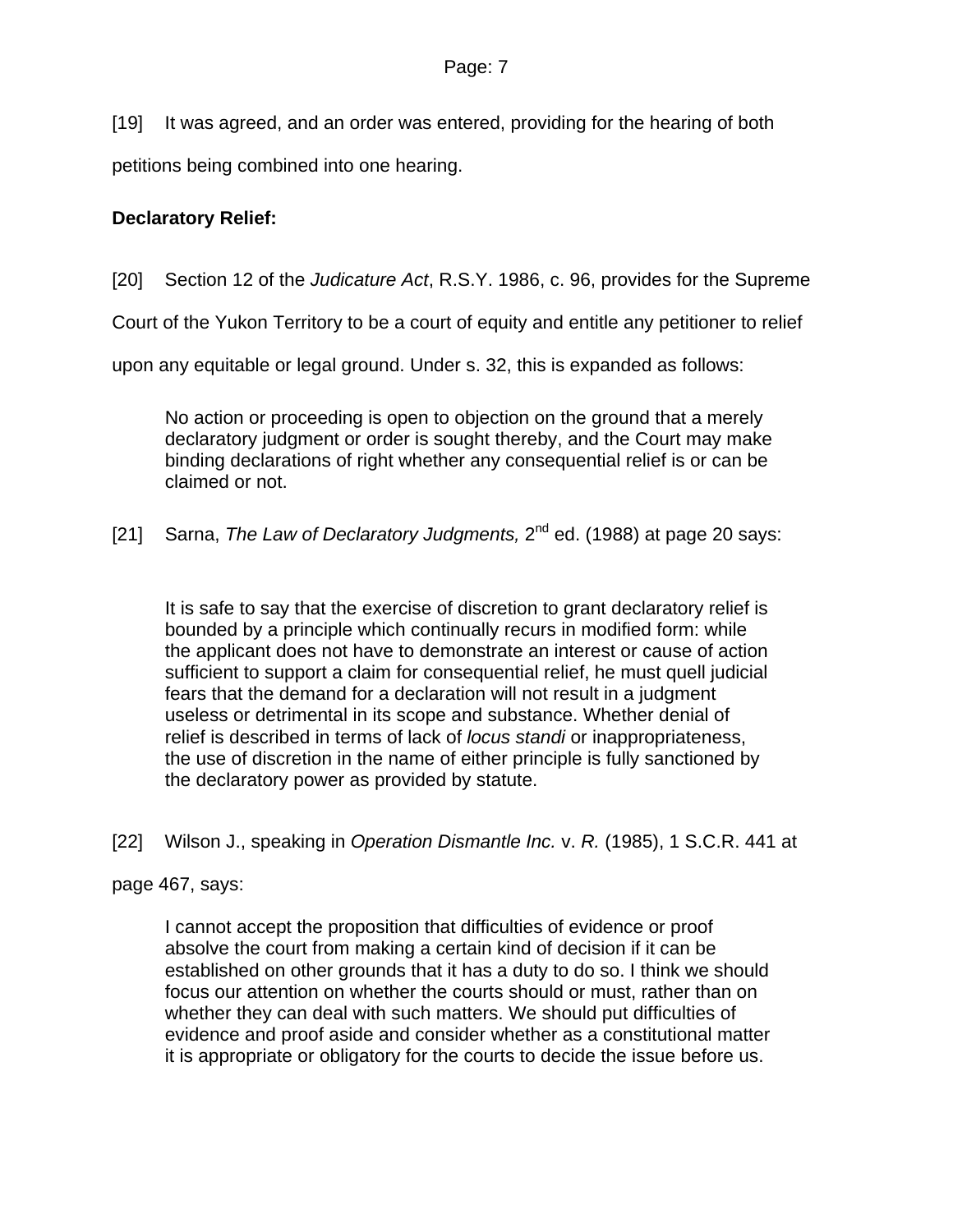Of course, she is there speaking of the duty of the court as the court of last resort on

such questions as constitutional issues, but it is useful to consider what she says in

appreciating the breadth of the discussion that can be applied to the question of

whether to grant declaratory relief.

[23] In the case of *Canada* v. *Solosky*, [1980] 1 S.C.R. 821, the law with respect to

declaratory relief is dealt with. The court states at page 830:

Declaratory relief is a remedy neither constrained by form nor bounded by substantive content, which avails persons sharing a legal relationship in respect of which a 'real issue' concerning the relative interests of each has been raised and falls to be determined.

…

The principles which guide the court in exercising jurisdiction to grant declarations have been stated time and again. In the early case of *Russian Commercial and Industrial Bank* v. *British Bank for Foreign Trade Ltd.*, [1921] 2 A.C. 438, in which parties to a contract sought assistance in construing it, the Court affirmed that declarations can be granted where real, rather than fictitious or academic, issues are raised. Lord Dunedin set out this test (at p. 448):

The question must be a real and not a theoretical question, the person raising it must have a real interest to raise it, he must be able to secure a proper contradictor, that is to say, someone presently existing who has a true interest to oppose the declaration sought.

[24] In the case at bar, the question arose as to whether the mineral claims lie under ground which, except for the provisions of s. 3 in Schedule "A", constitutes the park proposed, or whether the park, as proposed, is constituted of land surrounding the areas which are covered by the claims in question, i.e. the Horn claims, so that it cannot

be said the claims are part of the park.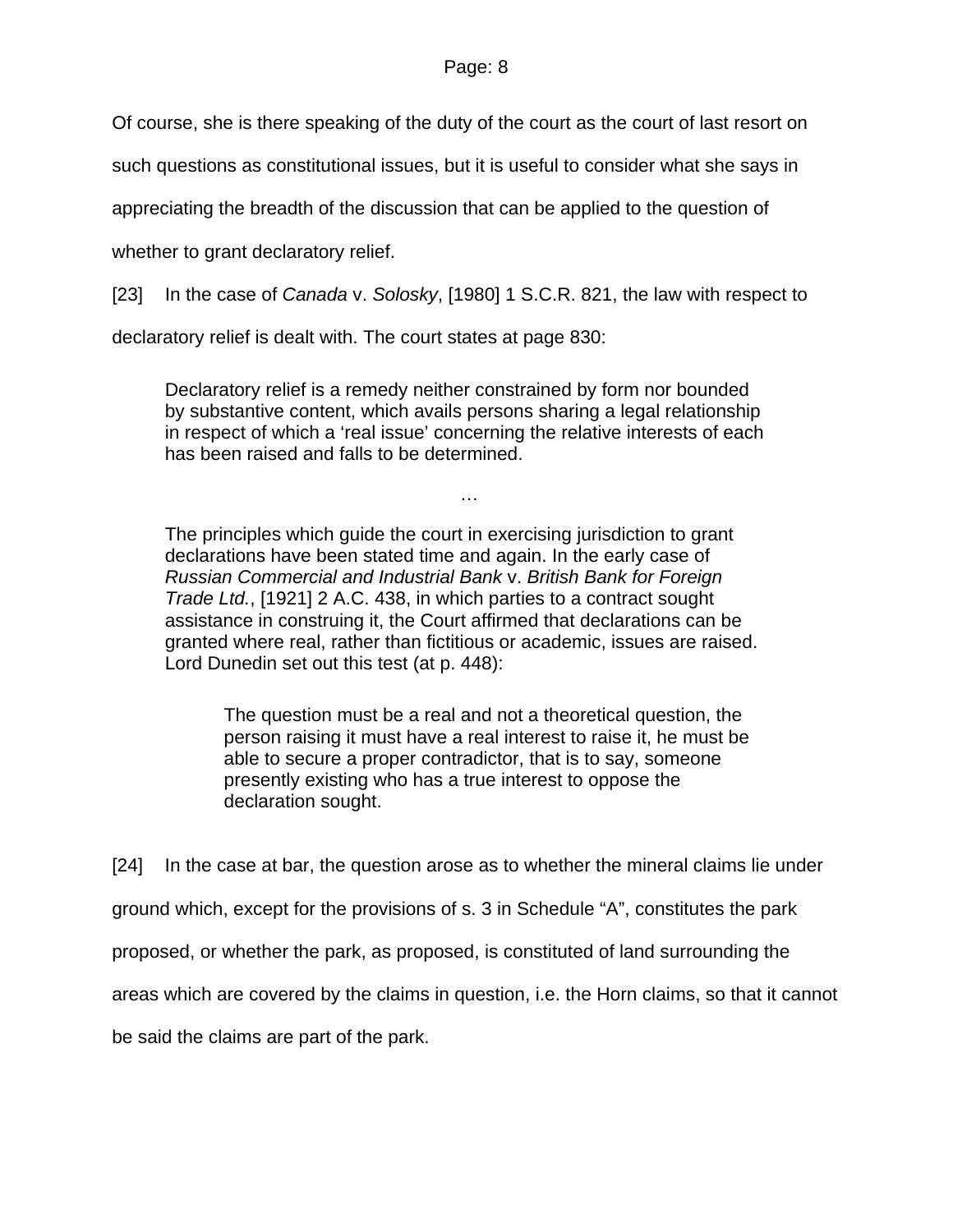[25] The court, in the *Solosky*, *supra*, case quotes at page 832 from Hudson,

*Declaratory Judgments in Theoretical Cases: The Reality of the Dispute* (1977), 3 Dal.

L.J. 706, as follows:

The declaratory action is discretionary and the two factors which will influence the court in the exercise of its discretion are the utility of the remedy, if granted, and whether, if it is granted, it will settle the questions at issue between the parties.

[26] The court, in *Solosky*, *supra*, goes on to say at page 833:

Once one accepts that the dispute is real and the granting of judgment is discretionary, then the only further issue is whether the declaration is capable of having any practical effect in resolving the issues in the case.

[27] Based on the aforesaid statements of law, any concerns I may have had as to whether the petitions filed raise appropriate issues for declaratory relief to be granted are swept away. I am satisfied that the issue as to the appropriate regulatory regime intended to be applied to the carrying out of mining operations on or appurtenant to the Horn claims is appropriate to be decided on an application for declaratory relief. Further, I am of the view that it is possible that a ruling on the issues presented can be one of utility and would be able to resolve some, most certainly not all, of the issues which are presented by the various interpretations of the THFA.

## **Statutory Provisions:**

[28] Section 134 of the *Yukon Quartz Mining Act*, *supra*, which forms a part of Part 2 of that Act, states:

134. The purpose of this Part is to ensure the development and viability of a sustainable, competitive and healthy quartz mining industry that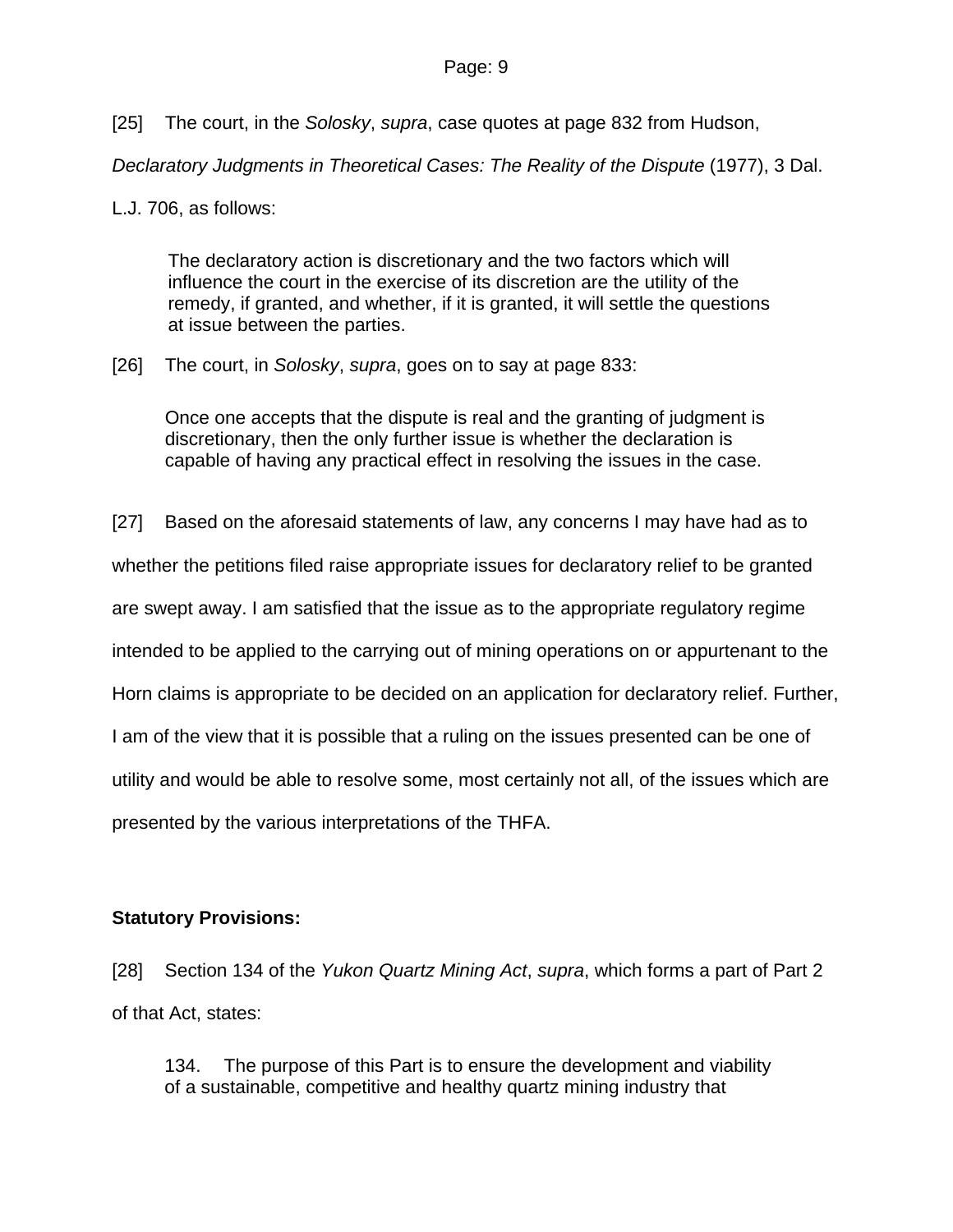operates in a manner that upholds the essential socio-economic and environmental values of the Territory.

[29] As we will be seeing, it is the position of CUMI that this provision contains

substantial cultural and environmental protections, in combination with the regulations

passed, pursuant to said Part 2 of that Act.

[30] Section 76(1) of the said Act states:

- (1) The holder of a mineral claim, by entry or by lease, located on vacant territorial lands is entitled to
- a) all minerals found in veins or lodes, whether the minerals are found separate or in combination with each other in, on or under the lands included in the entry or lease, together with the right to enter on and use and occupy the surface of the claim or such portion thereof and to such extent as the Minister may consider necessary, for the efficient and miner-like operation of the mines and minerals contained in the claim, but for no other purpose; and
- b) the right to cut, free of due, such of the timber on the claim or such portion thereof as may be necessary for the working of the claim …

…

(2) A timber agent may permit any person to cut and remove from a mineral claim timber for his own use …

CUMI argues that a declaration as sought by Tr'ondëk would render their rights

nugatory.

[31] Section 13 of the *Yukon First Nations Land Claims Settlement Act*, *supra*, is as

follows:

13.(1) Subject to subsections (2) and (3), federal and territorial laws, including the *Yukon First Nations Self-Government Act*, apply to a first nation for which a final agreement is in effect, to persons enrolled under such an agreement and in respect of settlement land of the first nation.

(2) In the event of a conflict or inconsistency between a final agreement or transboundary agreement that is in effect and any federal or territorial law, including this Act, the agreement prevails to the extent of the conflict or inconsistency.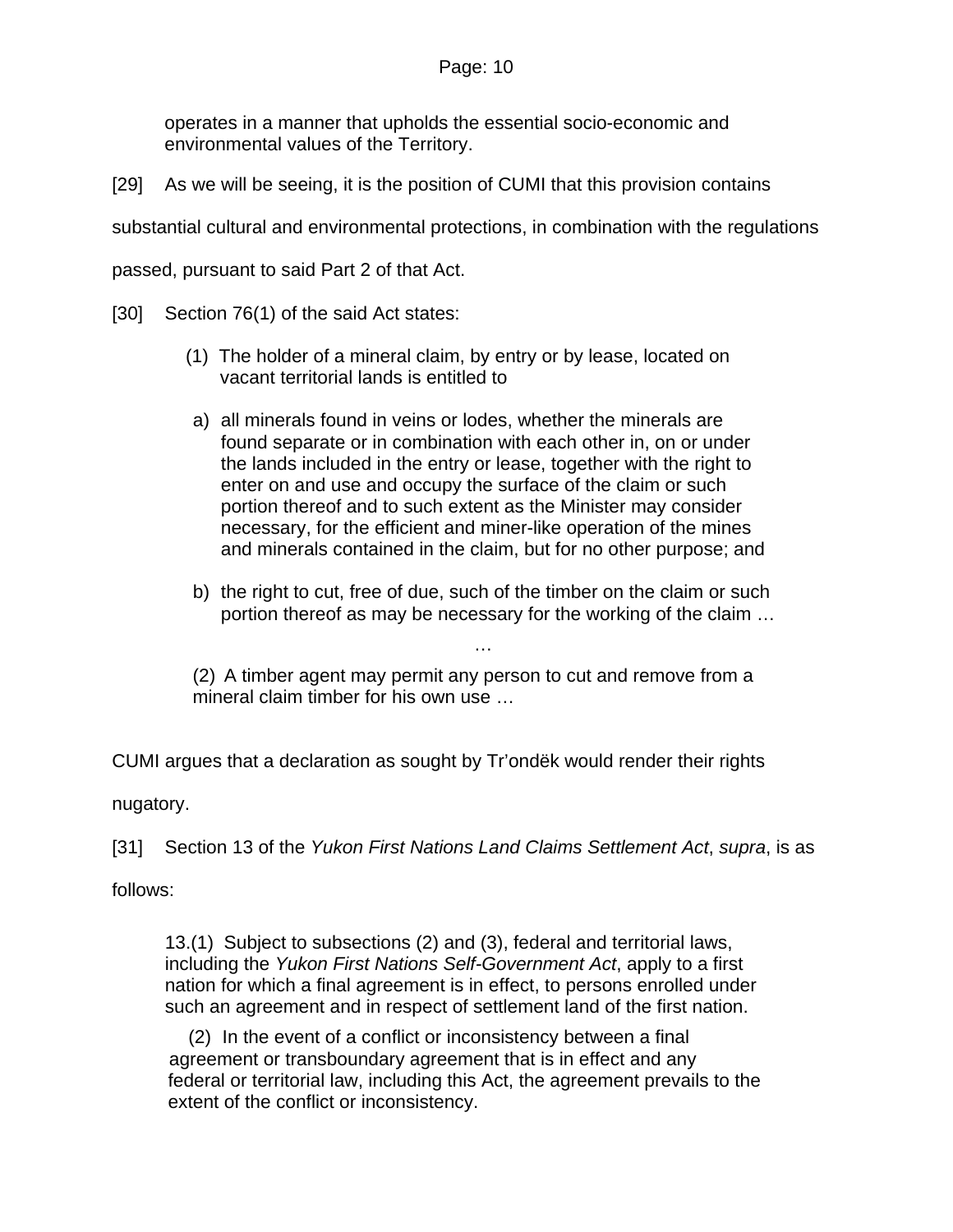[32] Section 35 of the *Constitution Act*, *1982* states:

35.(1) The existing aboriginal and treaty rights of the aboriginal peoples of Canada are hereby recognized and affirmed.

. . .

 (3) For greater certainty, in subsection (1) "treaty rights" include rights that now exist by way of land claims agreements or may be so acquired.

[33] The Yukon Legislature has passed *An Act Approving Yukon Land Claim Final* 

*Agreements*, S.Y. 1993, c. 19, which provides:

3(1) The Commissioner in Executive Council may by order approve a Subsequent Agreement as a land claims agreement referred to in s. 35 of the *Constitution Act*, *1982*, and the Subsequent Agreement as the force of law.

. . .

4. For greater certainty, where the Agreement or Subsequent Agreement confers on any person or body a right, privilege, benefit or power, requires any person or body to perform a duty or subjects any person or body to a liability, that person or body may exercise the right, privilege, benefits of power, shall perform the duty or is subject to the liability to the extent provided for by the Agreement or a Subsequent Agreement.

[34] The foregoing are some of the statutory provisions applicable, some of which are

of assistance in answering the questions posed, some of which are not. Counsel have

cited to me several sections of the THFA, some of which are as follows:

2.6.2.2 where there is any inconsistency or conflict between any federal, territorial or municipal Law and a Settlement Agreement, the Settlement Agreement shall prevail to the extent of the inconsistency or conflict;

. . .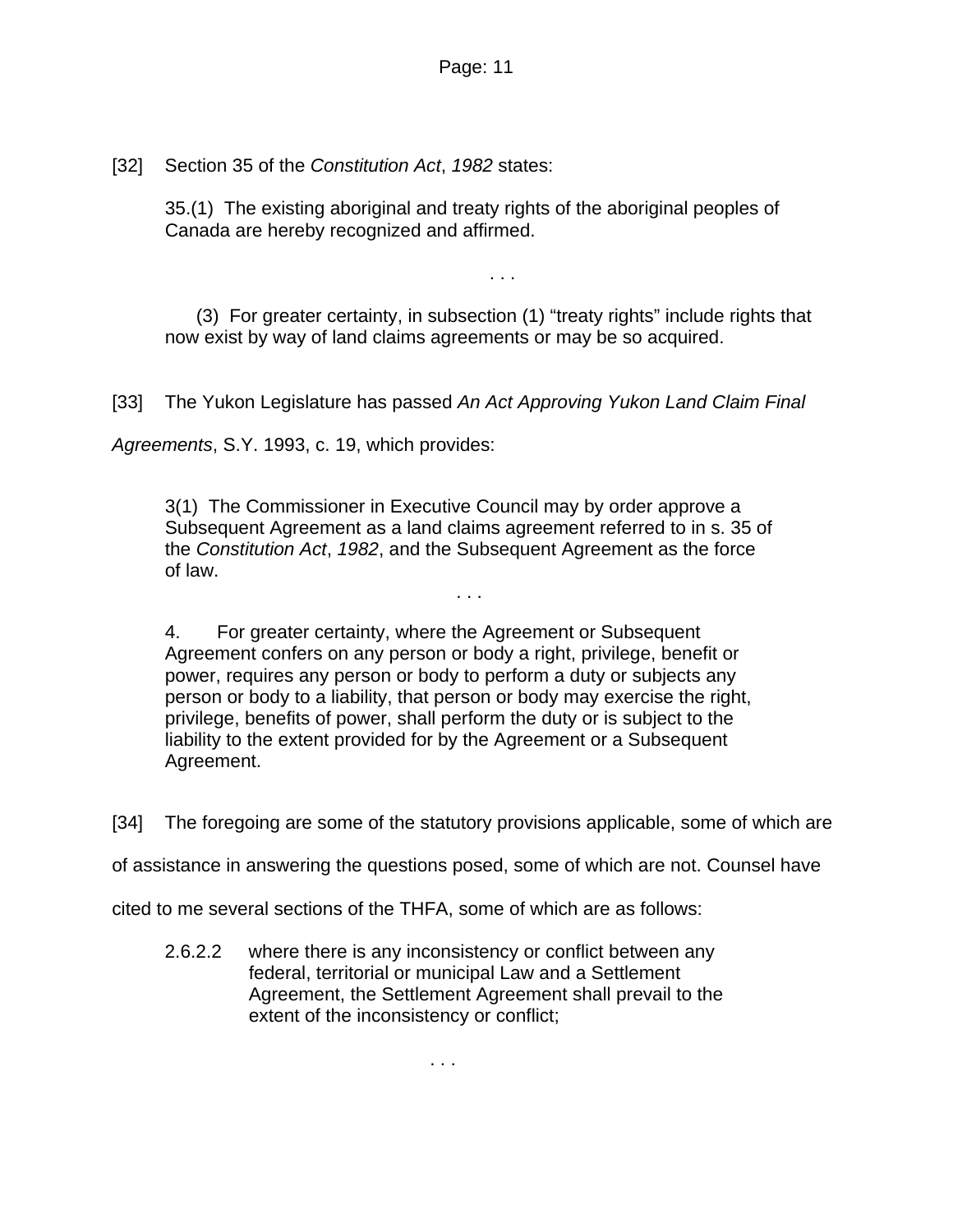2.6.3 There shall not be any presumption that doubtful expressions the settlement agreement be resolved in favour of any party to a settlement agreement or any beneficiary of a settlement agreement.

. . .

- 2.6.6 Settlement Agreements shall be interpreted according to the *Interpretation Act*, R.S.C. 1985, c. I-21 with such modifications as the circumstances require.
- 2.6.7 Objectives in settlement agreements are statements of the intention of the parties to resolve an agreement and shall be used to assist in the interpretation of doubtful or ambiguous expression.

. . .

. . .

2.11.9 The Supreme Court of the Yukon shall have jurisdiction in respect of any action or proceeding arising out of the Settlement, Legislation or Settlement Agreement.

[35] There are many other relevant provisions of the final agreement, and in

deliberating on this matter, I attempted to give consideration to all of them. Later in

these reasons, I will specify those which have impelled me to a conclusion.

[36] Of course, the *Interpretation Act*, *supra*, previously referred to states:

12. Every enactment is deemed remedial, and shall be given such fair, large and liberal construction and interpretation as best ensures the attainment of its objects.

[37] Guidelines have been established for the interpretation of agreements such as the one in question. Of significance is *Eastmain Band* v. *Robinson* (1992), 99 D.L.R.  $(4<sup>th</sup>)$  16 (F.C.A.). In that judgment, Decary J. states at page 25: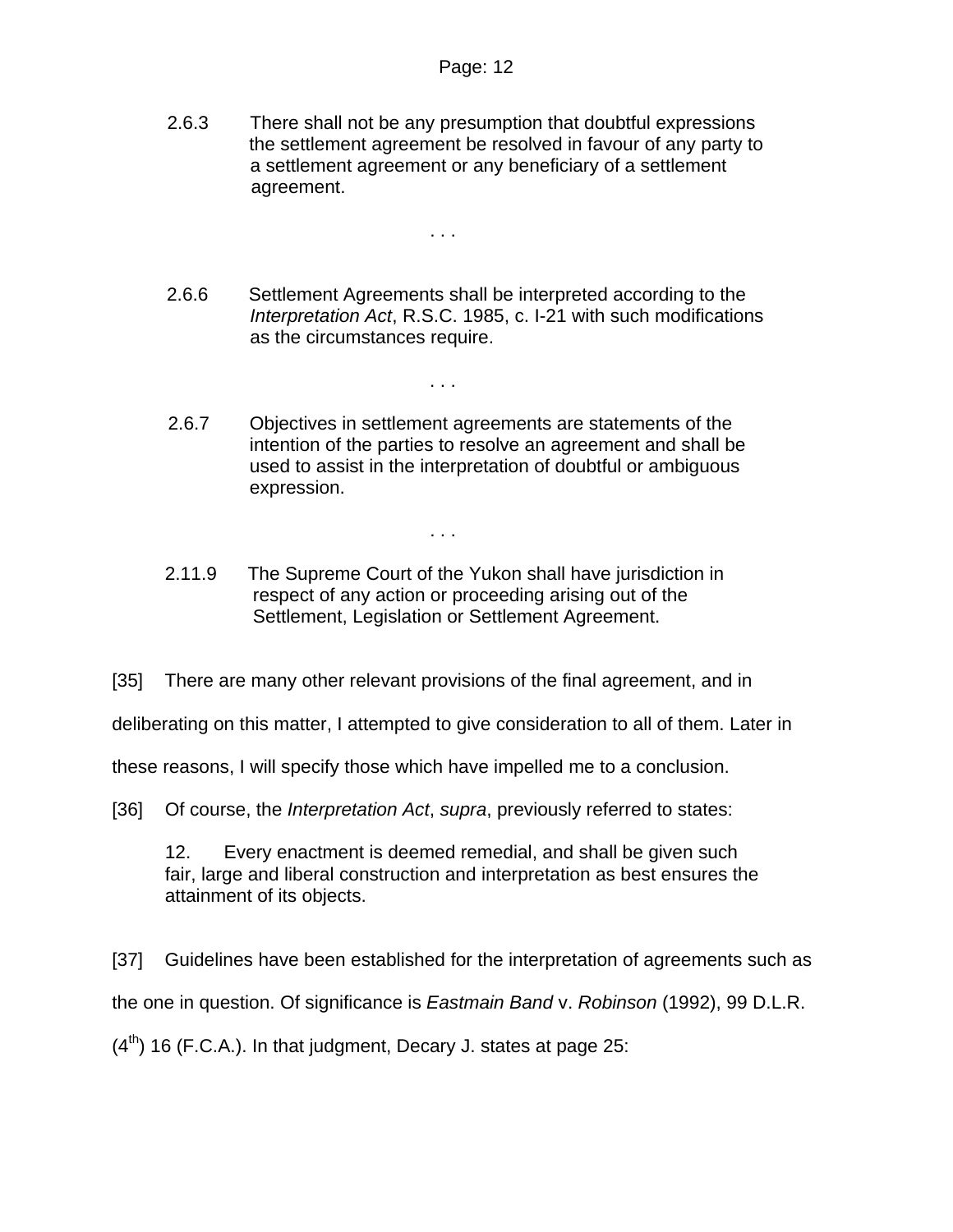We must be careful in construing a document as modern as the 1975 agreement that we do not blindly follow the principles laid down by the Supreme Court in analyzing treaties entered into in an earlier era. The principle that ambiguities must be construed in favour of aboriginals rests in the case of historic treaties on the unique vulnerability of their aboriginal parties who were not educated and who were compelled to negotiate with parties who had a superior bargaining position, in language and with legal concepts which were foreign to them, and without adequate representation.

[38] At page 26, Decary J. also quotes *R. v. Sioui* (1990), 70 D.L.R. (4<sup>th</sup>) 427 at 461:

Even a generous interpretation of the document must be realistic and reflect the intention of both parties, not just that of the Hurons. The court must choose from among the various possible interpretations of the common intention of the one which best reconciles the Hurons' interests and those of the conqueror.

- [39] Also of significance is *Nunavut Tunngavik Inc* v. *Canada*, [1998] 4 F.C. 405
- (F.C.A.). At page 431 of the judgment, the court said:

Here, the Agreement is the result of a negotiated land claims settlement whereby the Nunavut Inuit receive defined rights and benefits in exchange for surrender of any claims, rights, titles and interests based on their assertion of an Aboriginal title (see the preamble of the Agreement). Therefore, we have to look at the terms of the Agreement to determine the rights and benefits obtained in exchange for the surrender.

[40] The THFA was reached after years of negotiation by ably-trained negotiators and

therefore the words of Decary J. in *Eastmain Band* v. *Robinson*, *supra*, should be

followed.

[41] I am of the view that it is appropriate to take a purposive approach to the

interpretation of this agreement. I am also of the view that in doing so it is appropriate to

observe and consider any statements of intention by the parties, or any of them, which

might bear on the proper interpretation to give to the final agreement.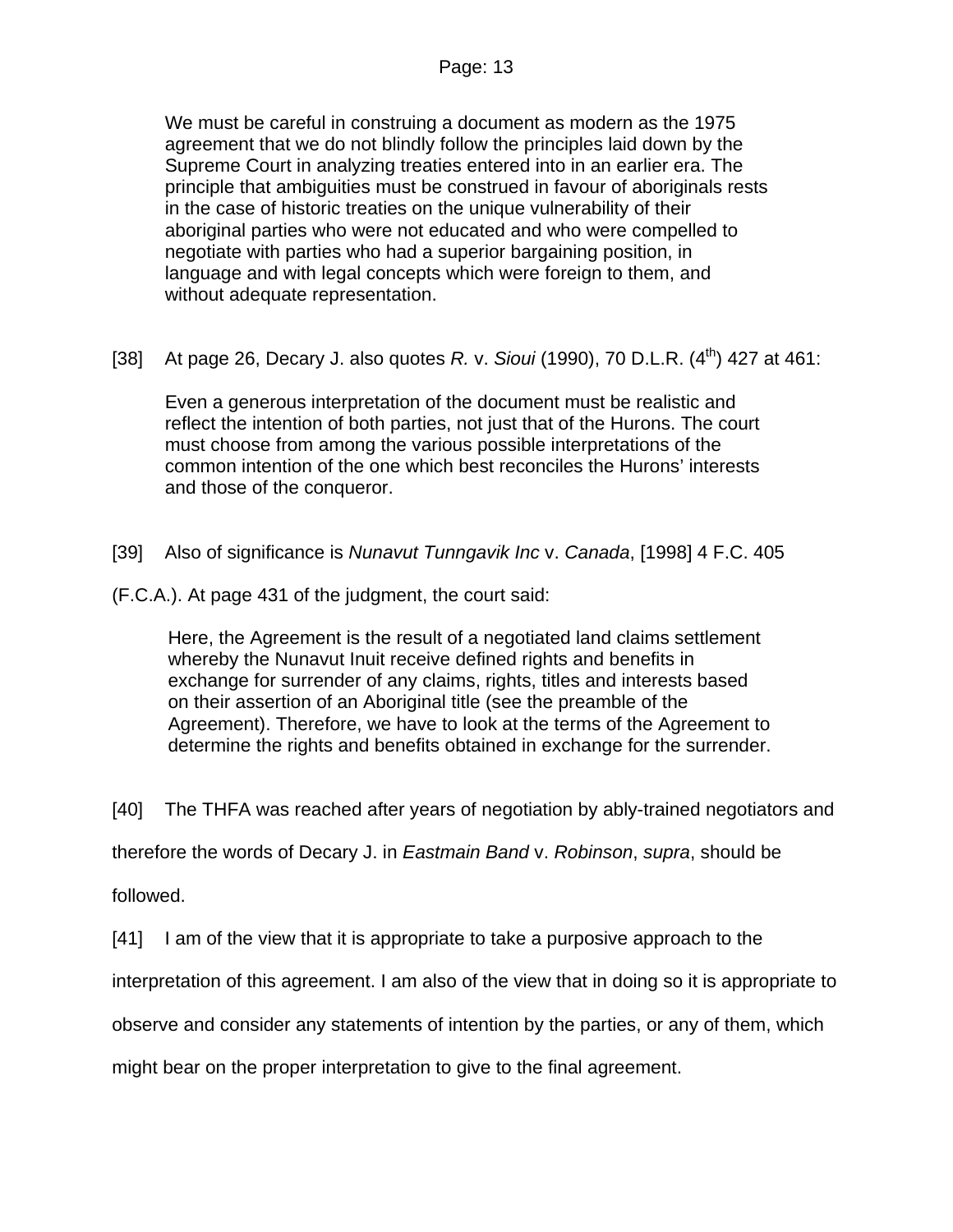[42] After considering the statutory and contractual provisions referred to here and in

submissions, I therefore commence my conclusory remarks with a reference to a letter,

which was Exhibit D to the affidavit of Mr. Kormendy filed in this matter on February 19,

2002.

[43] This is a letter from negotiators for Canada and Yukon directed to Tr'ondëk and

refers to the negotiations leading to the THFA.

[44] On page 3 of the letter, the following is said in recapitulating previous

discussions:

The federal government agreed to support the withdrawal of mines and minerals in respect of the area proposed by the Yukon and to eventually transfer the surface to the Yukon for the creation of Tombstone Territorial Park.

The federal government's support for withdrawal and transfer was predicated upon the assumption that no mineral holders would be adversely or unwillingly affected. The only existing claims within the area proposed by the Yukon were held by Archer Cathro & Associates (1981) Ltd., and that company generously allowed these claims to lapse on the understanding that the area would be protected for the public and that the key feature, Tombstone Mountain, would be preserved. [Underlining mine]

The fact that the company generously allowed these claims to lapse is not significant,

except to the extent that under the circumstances they had rights. Of course, this

statement does not express the thoughts of the other party to the negotiations,

Tr'ondëk, and therefore standing alone would have little persuasive effect on an

interpretation of the agreement. If, however, upon examination, the provisions of the

agreement come into question and are relevant and connected, then the contents of the

letter referred to above are a meaningful assist to the interpretation of the agreement

and, in particular, Schedule "A".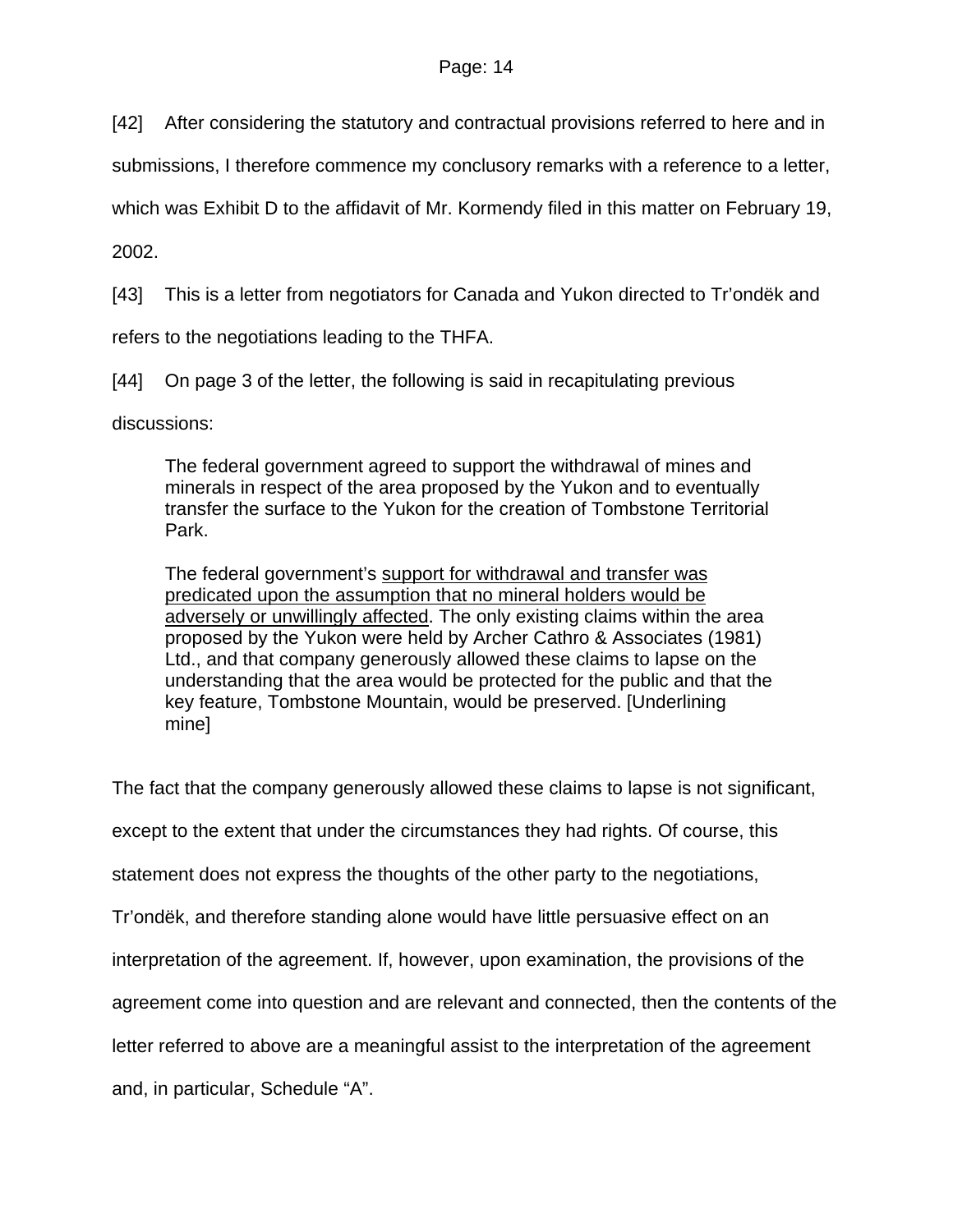[45] Pursuant to 3.2 of Schedule "A" to Chapter 10 of the THFA, the following was agreed to:

Canada shall transfer to the Commissioner of the Yukon the administration and control of Crown Land within the Park, excluding the mines and minerals and the right to work the mines and minerals as soon as practicable, following the determination of the boundaries of the Park pursuant to 5.0. [Underlining mine]

There is a clear connection between the previously stated intention of Canada,

Yukon and the underlined portion above.

[46] The wording of this section does not give rise to any uncertainties or doubts as to

what it means.

[47] Pursuant to ss. 3.3 and 3.5, there is, subject to s. 3.6, a prohibition of entry into

the Core Area and Study Area No. 1 for the purpose of locating, prospecting or mining

under the *Yukon Quartz Mining Act*, *supra*. This is also clear, and considering the

statement of intention previously referred to in the letter, tends to confirm that the stated

intention was carried through into the Final Agreement agreed to by Tr'ondëk.

[48] Thereafter, s. 3.6 provides:

For greater certainty, the provisions of s. 3.3 and s. 3.5 [the prohibition from entry] shall not apply in respect of:

3.6.1 existing recorded mineral claims and leases under the *Yukon Quartz Mining Act* and existing recorded placer mining claims and leases to prospect under the *Yukon Placer Mining Act*, R.S.C. 1985, c. Y-3;

And further, s. 3.6.4 states:

any successor or replacement rights and any new leases, licences, permits or other rights which may be granted in respect of an interest described in s. 3.6.1, s. 3.6.2 or s. 3.6.3.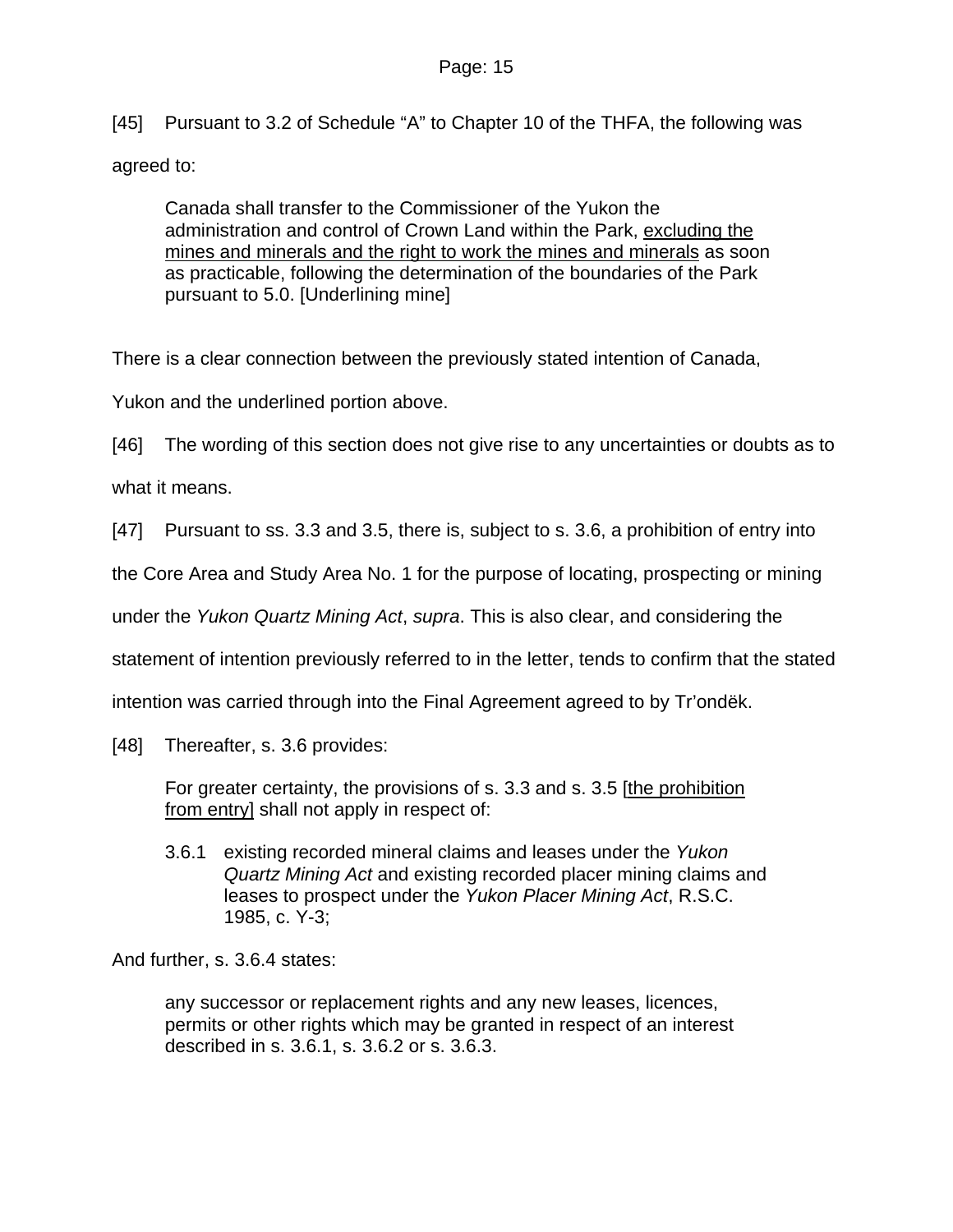[49] Thus, I find there is a specific and logical separation of the proposed park from the pre-existing mineral claims obtained pursuant to the *Yukon Quartz Mining Act*, *supra*.

[50] The question, however, is to what extent the rights and obligations of CUMI with respect to the Horn claims are impacted by the statement of objectives in paragraph 1 of Schedule "A" to chapter 10 of the THFA.

[51] Counsel have argued that I should consider the constitutional rights of the parties and, as well, the devolution agreement entered into between Canada and Yukon. I do not find that these considerations are relevant to the questions before me, which center on the intention of the parties to an agreement and the interpretation of that agreement. [52] I must give due weight to the clear intention to leave unfettered the rights that mining claim holders have under the *Yukon Quartz Mining Act*, *supra*. The declaration sought by Tr'ondëk could, I find, seriously impair the enjoyment of CUMI's rights. It would obviously introduce a vague and uncertain area of supervision and oversight between the owner and its legitimate goals.

[53] On the other hand, the Tombstone Territorial Park would be seriously and detrimentally affected by decisions made in the carrying out of mining operations which do not have as a prime concern the viability of the park and the achievement of the objectives.

[54] These conflicts were obviously in the minds of the negotiators of all the parties to the agreement.

[55] When s. 2.6.7 of the agreement discusses objectives, it says they shall be used to assist in the interpretation of doubtful or ambiguous statements. Also, the treatment of encumbering rights as in ss. 5.6.1, 5.6.2 and 5.6.3, and then dealing with royalties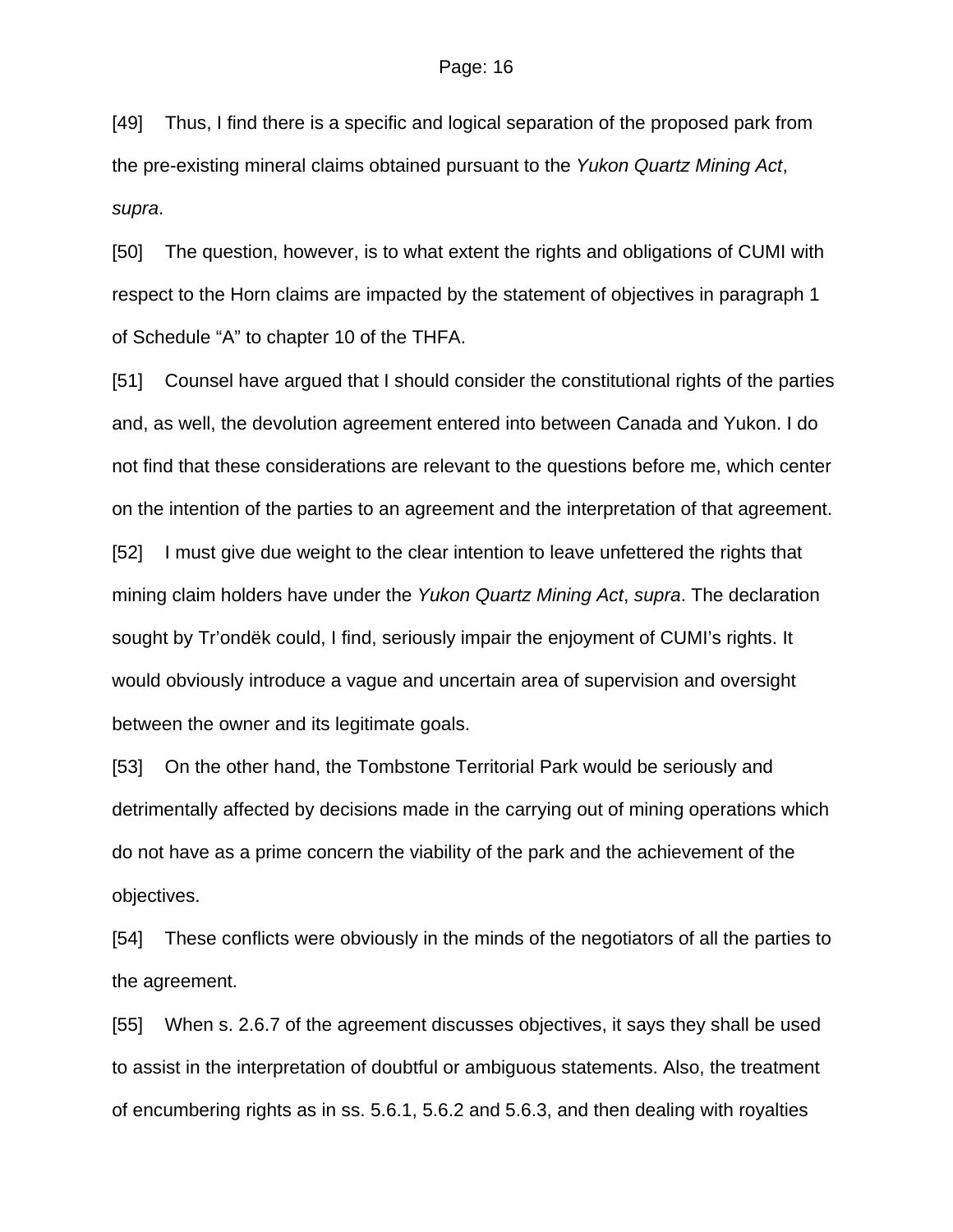accruing from time to time, can be taken as indicators of the potential compatibility of

mining activity and the legitimate goals of First Nations.

[56] Much was made of s. 12.2, which states:

Prior to the establishment of the Park under s. 3.1, the Core Area and Study Area 1 shall be managed in accordance with the objectives set out in 1.0.

Is this an agreement that the mine will be managed, or that management decisions will

be made, by someone a stranger to the owner of the property "in accordance with the

objectives"?

[57] Assuming for the moment the continuing right of the mining operation to function,

and taking notice of the expertise involved, I am hard-pressed to conclude that

management of the mine was being considered by the negotiating parties in reaching

that consensus, rather than managing the park exclusive of the mineral properties.

[58] Tr'ondëk state in their submission at page 16:

The real question is whether Government's administration and control of the mines and minerals which comprise the Horn Claims is subject to and must be exercised in accordance with the objectives set out in s. 1.0 of Schedule "A" regardless of whether it is Canada or Yukon that has jurisdiction.

That, I find, in a nutshell, is the case before me.

[59] Based on an application of the concept of plain meaning to the words in

Schedule "A", and considering those parts of the THFA which tend to recognize the

continuing existence of the Horn claims, it is my view that they are not held "subject to"

the said objectives.

[60] A significant factor in reaching this determination as to the intent of the parties is the fact that s. 134 of the *Yukon Quartz Mining Act*, *supra*, clearly provides for the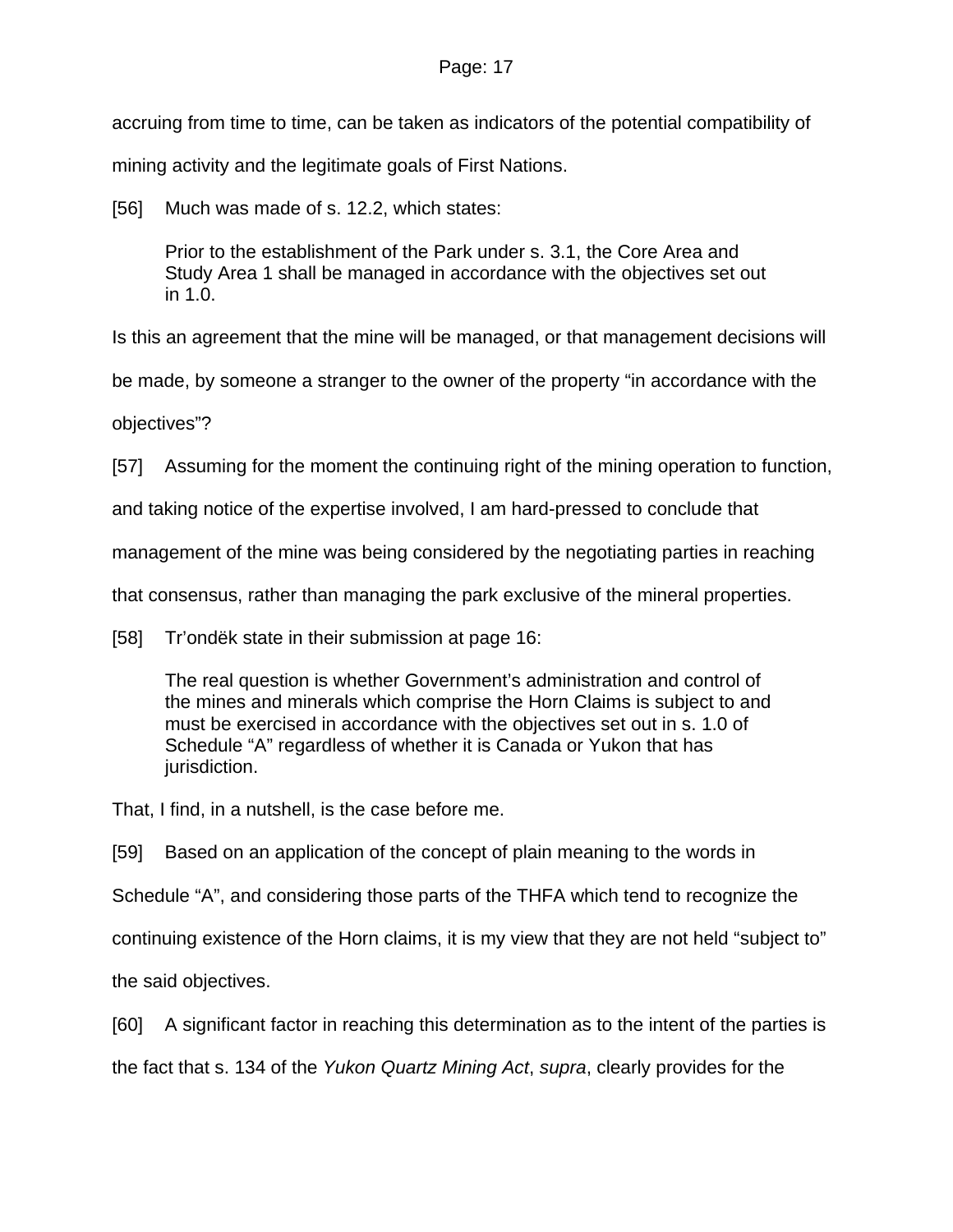operation of the claims to be done in a manner "that upholds the essential socioeconomic and environmental values of the territory."

[61] Therefore, commencing with an examination of the indication of the intention of the parties in the letter from the government negotiators to the petitioner and flowing through the statutes referred to and the relevant provisions of the Agreement, my interpretation on a purposive basis is that the Horn claims are not "subject to" the objectives described in s. 1 of Schedule "A" and the declarations sought by Tr'ondëk are therefore denied.

[62] With respect to the petition of CUMI, while it may be that the denial of the Tr'ondëk request satisfies their wishes, I nonetheless wish to proceed to make the following declarations, which relate to both petitions and are in keeping with the duty of the court to provide utility to the parties in their ongoing relationship.

[63] This court declares that the duly recorded holders of the 22 Horn claims shall retain the right to operate and manage the said claims and exercise all their rights pursuant to the provisions of the *Yukon Quartz Mining Act*, *supra*.

[64] This court further declares that those persons or entities with authority under the YQMA and regulations thereunder, particularly Part II thereof, and in carrying out their duty to uphold the essential socio-economic and environmental values of the territory shall make their decisions and exercise their discretion only after considering and observing the objectives set out in s. 1 of Schedule "A" to Chapter 10 of the THFA.

[65] The relative success of each petition being virtually equal, I would be inclined to order that each party bear its own costs, but will give all parties an opportunity to show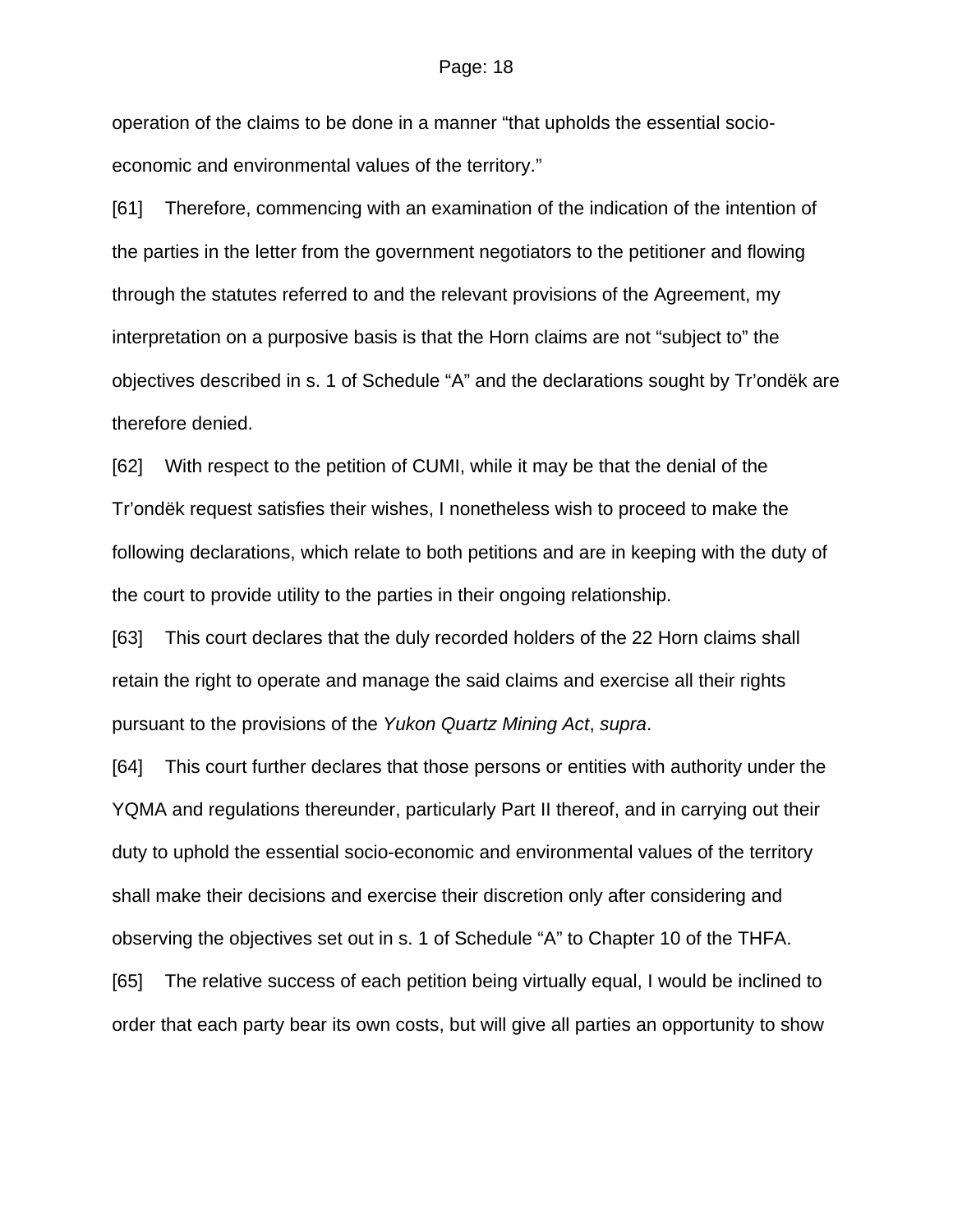cause why an order for costs should be made. Indication of an intent to show cause should be filed by February 1 and served by February 10, 2003, whereupon the court will sit to fix a time for a hearing.

 $\overline{\phantom{a}}$  , and the contract of the contract of the contract of the contract of the contract of the contract of the contract of the contract of the contract of the contract of the contract of the contract of the contrac

Mr. Justice R.E. Hudson